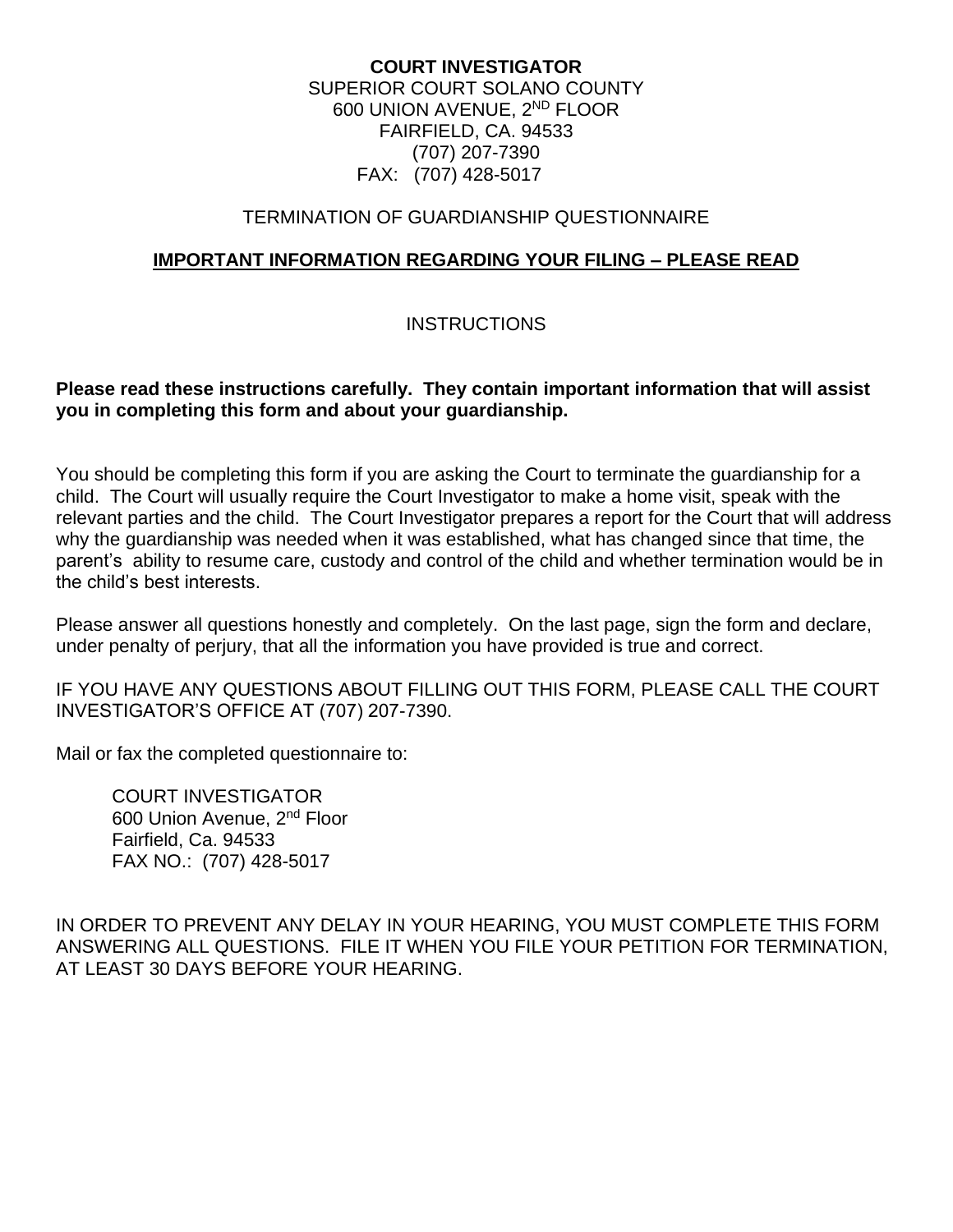## **COURT INVESTIGATOR'S OFFICE 600 UNION AVENUE, 2ND FLOOR FAIRFIELD, CALIFORNIA 94533**

## **SUPERIOR COURT OF CALIFORNIA COUNTY OF SOLANO**

#### **CONFIDENTIAL GUARDIANSHIP TERMINATION QUESTIONNAIRE**

| In the Guardianship of: | PROBATE CASE NO:                                                 |
|-------------------------|------------------------------------------------------------------|
|                         | <b>HEARING DATE:</b>                                             |
|                         | (Hearing date should be at least 30 days<br>from date of filing) |
|                         |                                                                  |
| Minor(s)                |                                                                  |

## **THIS IS A CONFIDENTIAL QUESTIONNAIRE**

\*\* **If you are a guardian seeking to terminate guardianship, only fill out pages three and four of Section I.** 

\*\* **If you are a parent seeking to terminate guardianship, fill out the entire questionnaire.** 

**\*\* If both parents are seeking to terminate guardianship, each parent must complete a separate questionnaire.**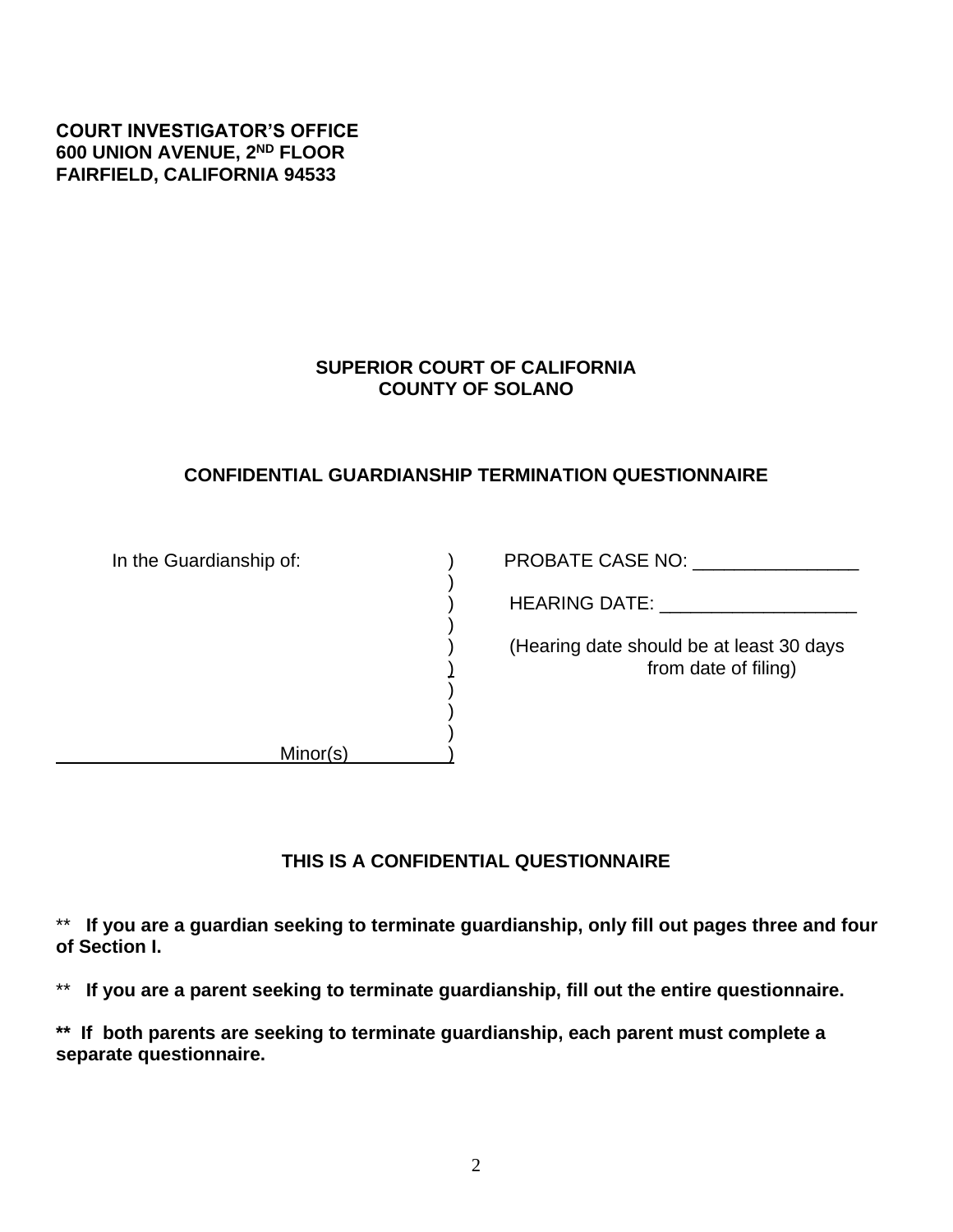#### **CONFIDENTIAL TERMINATION OF GUARDIANSHIP QUESTIONNAIRE**

*YOU MUST ANSWER ALL QUESTIONS. (Write "n/a" if a question does not apply to your situation.)*

|                                                                                   | CASE NO.: ______________ |
|-----------------------------------------------------------------------------------|--------------------------|
|                                                                                   |                          |
| Will you or anyone else in the home require an interpreter? $\Box$ YES            | $\square$ NO             |
| Language                                                                          |                          |
| <u> 1980 - Johann Stein, marwolaethau a bhann an t-</u>                           |                          |
| Does anyone object to terminating the guardianship? $\square$ YES                 | $\square$ NO             |
| If yes, who? $\qquad \qquad$                                                      |                          |
| <b>SECTION I</b>                                                                  |                          |
| 1. Explain why the guardianship was needed when it was established (be specific). |                          |

\_\_\_\_\_\_\_\_\_\_\_\_\_\_\_\_\_\_\_\_\_\_\_\_\_\_\_\_\_\_\_\_\_\_\_\_\_\_\_\_\_\_\_\_\_\_\_\_\_\_\_\_\_\_\_\_\_\_\_\_\_\_\_\_\_\_\_\_\_\_

\_\_\_\_\_\_\_\_\_\_\_\_\_\_\_\_\_\_\_\_\_\_\_\_\_\_\_\_\_\_\_\_\_\_\_\_\_\_\_\_\_\_\_\_\_\_\_\_\_\_\_\_\_\_\_\_\_\_\_\_\_\_\_\_\_\_\_\_\_\_

\_\_\_\_\_\_\_\_\_\_\_\_\_\_\_\_\_\_\_\_\_\_\_\_\_\_\_\_\_\_\_\_\_\_\_\_\_\_\_\_\_\_\_\_\_\_\_\_\_\_\_\_\_\_\_\_\_\_\_\_\_\_\_\_\_\_\_\_\_\_

\_\_\_\_\_\_\_\_\_\_\_\_\_\_\_\_\_\_\_\_\_\_\_\_\_\_\_\_\_\_\_\_\_\_\_\_\_\_\_\_\_\_\_\_\_\_\_\_\_\_\_\_\_\_\_\_\_\_\_\_\_\_\_\_\_\_\_\_\_\_

\_\_\_\_\_\_\_\_\_\_\_\_\_\_\_\_\_\_\_\_\_\_\_\_\_\_\_\_\_\_\_\_\_\_\_\_\_\_\_\_\_\_\_\_\_\_\_\_\_\_\_\_\_\_\_\_\_\_\_\_\_\_\_\_\_\_\_\_\_\_

\_\_\_\_\_\_\_\_\_\_\_\_\_\_\_\_\_\_\_\_\_\_\_\_\_\_\_\_\_\_\_\_\_\_\_\_\_\_\_\_\_\_\_\_\_\_\_\_\_\_\_\_\_\_\_\_\_\_\_\_\_\_\_\_\_\_\_\_\_\_

\_\_\_\_\_\_\_\_\_\_\_\_\_\_\_\_\_\_\_\_\_\_\_\_\_\_\_\_\_\_\_\_\_\_\_\_\_\_\_\_\_\_\_\_\_\_\_\_\_\_\_\_\_\_\_\_\_\_\_\_\_\_\_\_\_\_\_\_\_\_

2. Why is the guardianship no longer necessary? Be specific about what efforts you made to resolve the problems that led to the need for the guardianship. For example, if you had a drug problem please tell us the name of the program you attended or completed.

3. Why is it in the best interests of the child(ren) to end the guardianship? How would they benefit or be better off after the termination?

\_\_\_\_\_\_\_\_\_\_\_\_\_\_\_\_\_\_\_\_\_\_\_\_\_\_\_\_\_\_\_\_\_\_\_\_\_\_\_\_\_\_\_\_\_\_\_\_\_\_\_\_\_\_\_\_\_\_\_\_\_\_\_\_\_\_\_\_\_\_\_\_\_\_\_\_\_\_

\_\_\_\_\_\_\_\_\_\_\_\_\_\_\_\_\_\_\_\_\_\_\_\_\_\_\_\_\_\_\_\_\_\_\_\_\_\_\_\_\_\_\_\_\_\_\_\_\_\_\_\_\_\_\_\_\_\_\_\_\_\_\_\_\_\_\_\_\_\_\_\_\_\_\_\_\_\_

\_\_\_\_\_\_\_\_\_\_\_\_\_\_\_\_\_\_\_\_\_\_\_\_\_\_\_\_\_\_\_\_\_\_\_\_\_\_\_\_\_\_\_\_\_\_\_\_\_\_\_\_\_\_\_\_\_\_\_\_\_\_\_\_\_\_\_\_\_\_\_\_\_\_\_\_\_\_

\_\_\_\_\_\_\_\_\_\_\_\_\_\_\_\_\_\_\_\_\_\_\_\_\_\_\_\_\_\_\_\_\_\_\_\_\_\_\_\_\_\_\_\_\_\_\_\_\_\_\_\_\_\_\_\_\_\_\_\_\_\_\_\_\_\_\_\_\_\_\_\_\_\_\_\_\_\_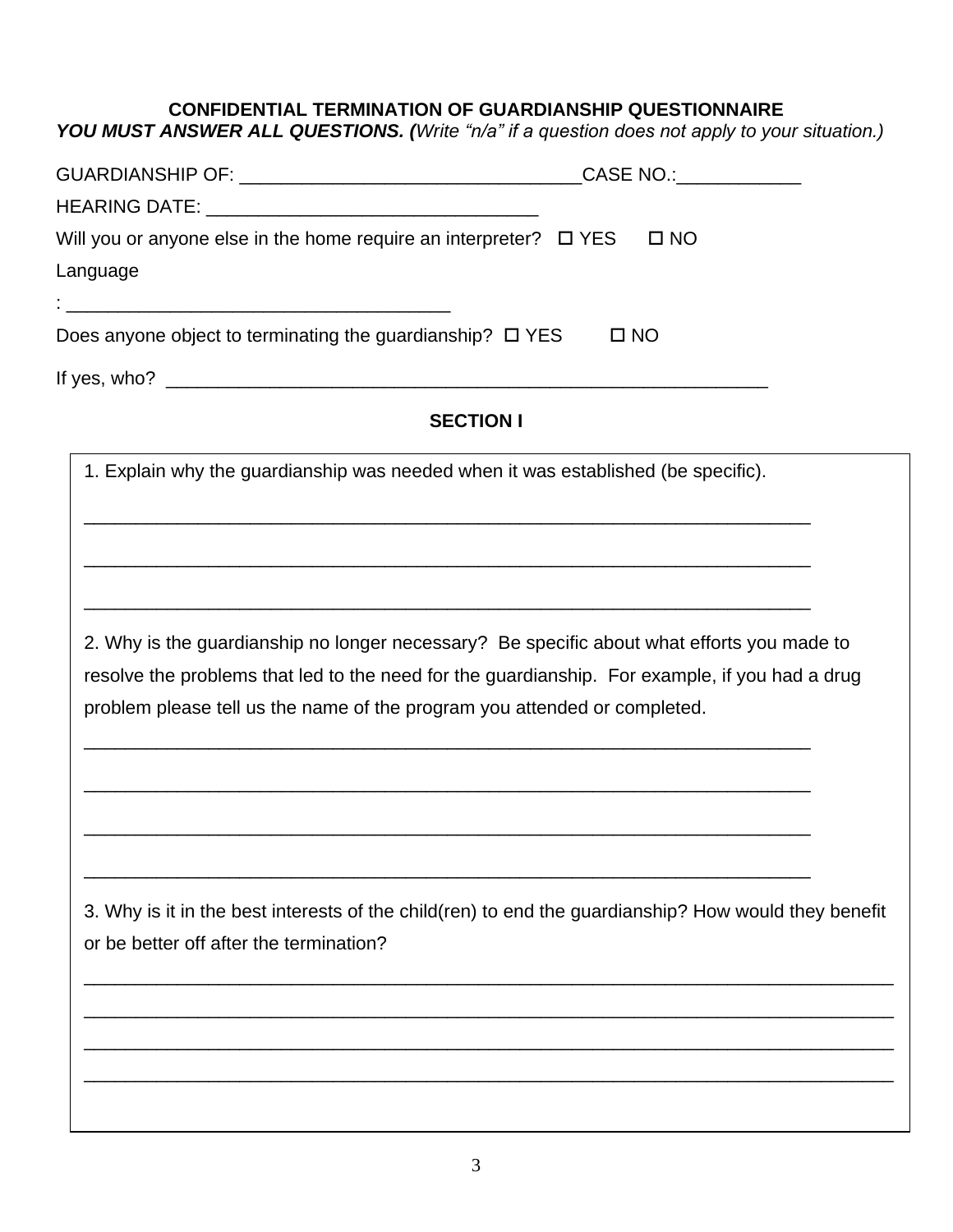4. Please describe the amount of contact you have had with the child since the guardianship was established. For example, how often did you visit and for how long, day or overnight?

\_\_\_\_\_\_\_\_\_\_\_\_\_\_\_\_\_\_\_\_\_\_\_\_\_\_\_\_\_\_\_\_\_\_\_\_\_\_\_\_\_\_\_\_\_\_\_\_\_\_\_\_\_\_\_\_\_\_\_\_\_\_\_\_\_\_\_\_\_\_\_\_\_\_\_\_

\_\_\_\_\_\_\_\_\_\_\_\_\_\_\_\_\_\_\_\_\_\_\_\_\_\_\_\_\_\_\_\_\_\_\_\_\_\_\_\_\_\_\_\_\_\_\_\_\_\_\_\_\_\_\_\_\_\_\_\_\_\_\_\_\_\_\_\_\_\_\_\_\_\_\_\_

\_\_\_\_\_\_\_\_\_\_\_\_\_\_\_\_\_\_\_\_\_\_\_\_\_\_\_\_\_\_\_\_\_\_\_\_\_\_\_\_\_\_\_\_\_\_\_\_\_\_\_\_\_\_\_\_\_\_\_\_\_\_\_\_\_\_\_\_\_\_\_\_\_\_\_\_

5. Please describe how your visits with the child have been. Describe any problems that have arisen and how you have resolved them.

\_\_\_\_\_\_\_\_\_\_\_\_\_\_\_\_\_\_\_\_\_\_\_\_\_\_\_\_\_\_\_\_\_\_\_\_\_\_\_\_\_\_\_\_\_\_\_\_\_\_\_\_\_\_\_\_\_\_\_\_\_\_\_\_\_\_\_\_\_\_\_\_\_\_\_\_

\_\_\_\_\_\_\_\_\_\_\_\_\_\_\_\_\_\_\_\_\_\_\_\_\_\_\_\_\_\_\_\_\_\_\_\_\_\_\_\_\_\_\_\_\_\_\_\_\_\_\_\_\_\_\_\_\_\_\_\_\_\_\_\_\_\_\_\_\_\_\_\_\_\_\_\_

\_\_\_\_\_\_\_\_\_\_\_\_\_\_\_\_\_\_\_\_\_\_\_\_\_\_\_\_\_\_\_\_\_\_\_\_\_\_\_\_\_\_\_\_\_\_\_\_\_\_\_\_\_\_\_\_\_\_\_\_\_\_\_\_\_\_\_\_\_\_\_\_\_\_\_\_

\_\_\_\_\_\_\_\_\_\_\_\_\_\_\_\_\_\_\_\_\_\_\_\_\_\_\_\_\_\_\_\_\_\_\_\_\_\_\_\_\_\_\_\_\_\_\_\_\_\_\_\_\_\_\_\_\_\_\_\_\_\_\_\_\_\_\_\_\_\_\_\_\_\_\_

6. Please describe your methods of disciplining the child:

\_\_\_\_\_\_\_\_\_\_\_\_\_\_\_\_\_\_\_\_\_\_\_\_\_\_\_\_\_\_\_\_\_\_\_\_\_\_\_\_\_\_\_\_\_\_\_\_\_\_\_\_\_\_\_\_\_\_\_

\_\_\_\_\_\_\_\_\_\_\_\_\_\_\_\_\_\_\_\_\_\_\_\_\_\_\_\_\_\_\_\_\_\_\_\_\_\_\_\_\_\_\_\_\_\_\_\_\_

7. If the child has any developmental, emotional or psychological needs, please describe your plan to meet the child's needs:

\_\_\_\_\_\_\_\_\_\_\_\_\_\_\_\_\_\_\_\_\_\_\_\_\_\_\_\_\_\_\_\_\_\_\_\_\_\_\_\_\_\_\_\_\_\_\_\_\_\_\_\_\_\_\_\_\_\_\_\_\_\_\_\_\_\_\_\_\_\_\_\_\_\_\_\_\_\_

\_\_\_\_\_\_\_\_\_\_\_\_\_\_\_\_\_\_\_\_\_\_\_\_\_\_\_\_\_\_\_\_\_\_\_\_\_\_\_\_\_\_\_\_\_\_\_\_\_\_\_\_\_\_\_\_\_\_\_\_\_\_\_\_\_\_\_\_\_\_\_\_\_\_\_\_\_\_

\_\_\_\_\_\_\_\_\_\_\_\_\_\_\_\_\_\_\_\_\_\_\_\_\_\_\_\_\_\_\_\_\_\_\_\_\_\_\_\_\_\_\_\_\_\_\_\_\_\_\_\_\_\_\_\_\_\_\_\_\_\_\_\_\_\_\_\_\_\_\_\_\_\_\_\_\_\_

8. Have you attended a parenting class? If so, please provide the name of the class and date you completed it.

\_\_\_\_\_\_\_\_\_\_\_\_\_\_\_\_\_\_\_\_\_\_\_\_\_\_\_\_\_\_\_\_\_\_\_\_\_\_\_\_\_\_\_\_\_\_\_\_\_\_\_\_\_\_\_\_\_\_\_\_\_\_\_\_\_\_\_\_\_\_\_\_\_\_\_\_\_\_

\_\_\_\_\_\_\_\_\_\_\_\_\_\_\_\_\_\_\_\_\_\_\_\_\_\_\_\_\_\_\_\_\_\_\_\_\_\_\_\_\_\_\_\_\_\_\_\_\_\_\_\_\_\_\_\_\_\_\_\_\_\_\_\_\_\_\_\_\_\_\_\_\_\_\_\_\_\_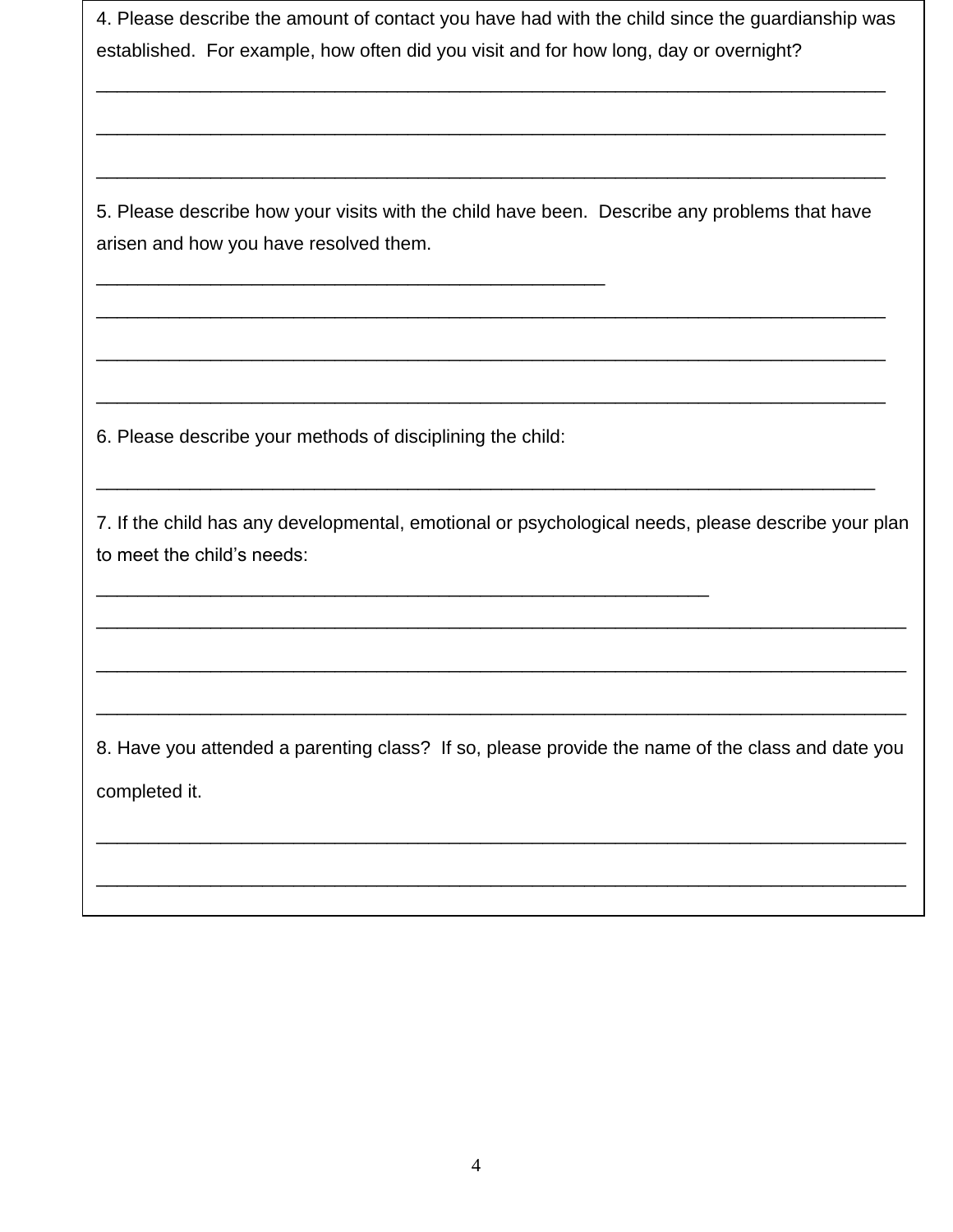## **SECTION II**

|                                                                                                                                                         |                             | SECTION II |  |  |                                    |
|---------------------------------------------------------------------------------------------------------------------------------------------------------|-----------------------------|------------|--|--|------------------------------------|
| <b>PARENT'S INFORMATION:</b> (This information is about the person who wants to terminate<br>guardianship. Please provide information for each parent.) |                             |            |  |  |                                    |
|                                                                                                                                                         |                             |            |  |  |                                    |
|                                                                                                                                                         |                             |            |  |  |                                    |
|                                                                                                                                                         |                             |            |  |  |                                    |
|                                                                                                                                                         |                             |            |  |  |                                    |
| If you have lived at this address for less than five years, please list your previous addresses:                                                        |                             |            |  |  |                                    |
|                                                                                                                                                         |                             |            |  |  |                                    |
|                                                                                                                                                         |                             |            |  |  |                                    |
|                                                                                                                                                         |                             |            |  |  |                                    |
| Social Security No.: ____________________________Driver's License No.: __________                                                                       |                             |            |  |  |                                    |
| Are you currently IMarried I Widowed I Single I Separated I Divorced                                                                                    |                             |            |  |  |                                    |
| If currently married or separated, what is the name of your spouse?                                                                                     |                             |            |  |  |                                    |
|                                                                                                                                                         |                             |            |  |  |                                    |
| Name of any previous spouse and date of divorce or death ending the marriage:                                                                           |                             |            |  |  |                                    |
|                                                                                                                                                         |                             |            |  |  |                                    |
| List your children - even if they are adults and not living with you. Also provide their date of birth,                                                 |                             |            |  |  |                                    |
| address, and whether they have ever been arrested or charged with a crime.                                                                              |                             |            |  |  |                                    |
|                                                                                                                                                         |                             |            |  |  |                                    |
| <b>NAME</b>                                                                                                                                             | <b>BIRTH DATE   ADDRESS</b> |            |  |  | Name/relationship<br>of adult with |
|                                                                                                                                                         |                             |            |  |  | whom child lives                   |
|                                                                                                                                                         |                             |            |  |  |                                    |
|                                                                                                                                                         |                             |            |  |  |                                    |
|                                                                                                                                                         |                             |            |  |  |                                    |
|                                                                                                                                                         |                             |            |  |  |                                    |
| □ More children listed on back.                                                                                                                         |                             |            |  |  |                                    |
| Have you ever been arrested, charged with or convicted of any crime, including driving under the                                                        |                             |            |  |  |                                    |
| influence of drugs/alcohol?                                                                                                                             | D YES<br>$\Box$ NO          |            |  |  |                                    |

If yes, provide details such as the crime(s), date(s), place(s):

# **NOTE: THE COURT INVESTIGATOR WILL CONDUCT A CRIMINAL BACKGROUND CHECK**

\_\_\_\_\_\_\_\_\_\_\_\_\_\_\_\_\_\_\_\_\_\_\_\_\_\_\_\_\_\_\_\_\_\_\_\_\_\_\_\_\_\_\_\_\_\_\_\_\_\_\_\_\_\_\_\_\_\_\_\_\_\_\_\_\_\_\_\_\_\_

Have you ever been involved with Child Protective Services?  $\Box$  YES  $\Box$  NO

If yes, where and when?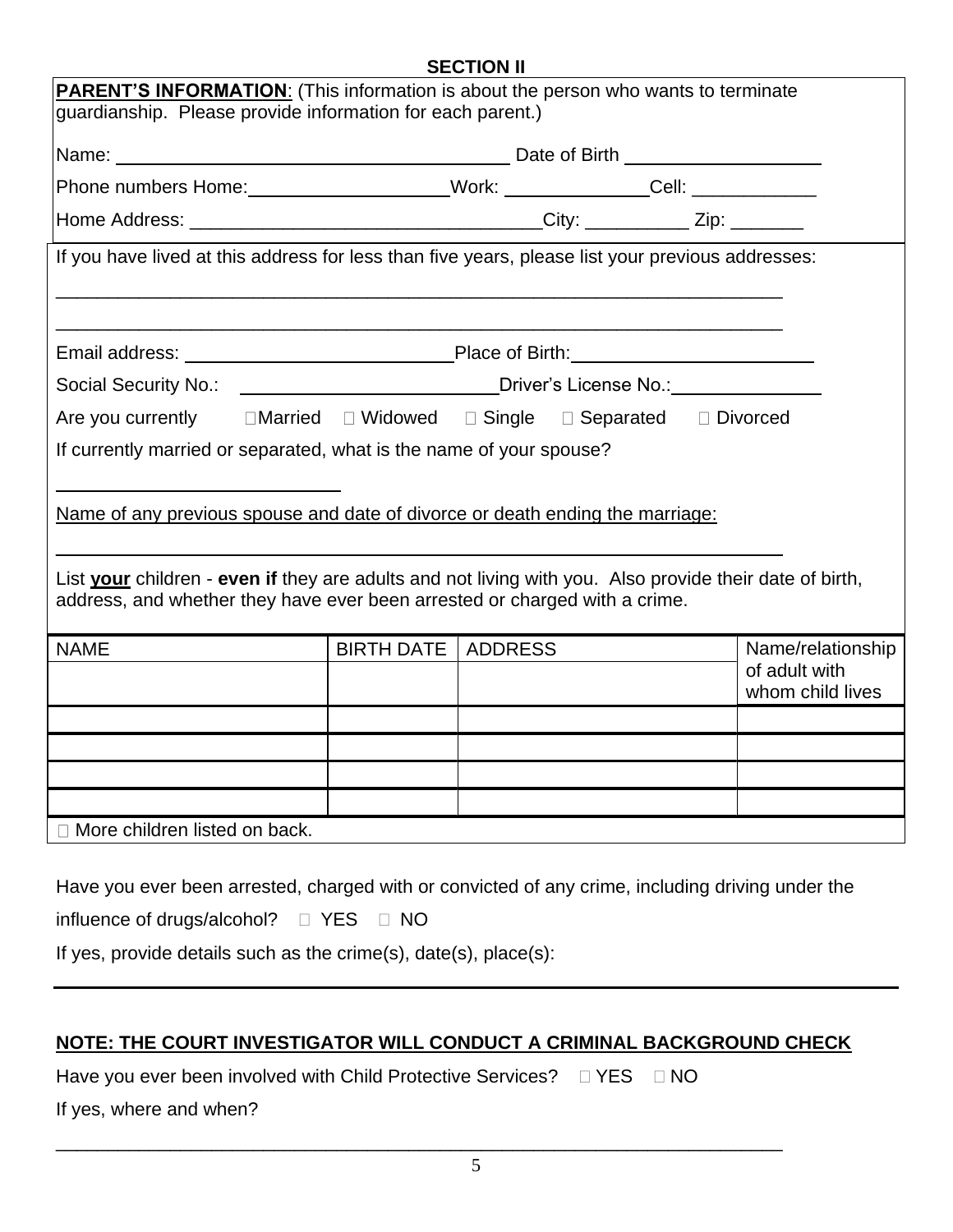| Are there any circumstances which may affect your ability to resume care, custody or control of the |
|-----------------------------------------------------------------------------------------------------|
| child(ren) if quardianship is terminated? (For example, do you suffer from any health problems or   |
| mental illness?) $\Box$ YES $\Box$ NO                                                               |
| If yes, describe:                                                                                   |

Who will you rely on for assistance and support if the child(ren) is returned to your custody?

\_\_\_\_\_\_\_\_\_\_\_\_\_\_\_\_\_\_\_\_\_\_\_\_\_\_\_\_\_\_\_\_\_\_\_\_\_\_\_\_\_\_\_\_\_\_\_\_\_\_\_\_\_\_\_\_\_\_\_\_\_\_\_\_\_\_\_\_\_\_

\_\_\_\_\_\_\_\_\_\_\_\_\_\_\_\_\_\_\_\_\_\_\_\_\_\_\_\_\_\_\_\_\_\_\_\_\_\_\_\_\_\_\_\_\_\_\_\_\_\_\_\_\_\_\_\_\_\_\_\_\_\_\_\_\_\_\_\_\_\_

\_\_\_\_\_\_\_\_\_\_\_\_\_\_\_\_\_\_\_\_\_\_\_\_\_\_\_\_\_\_\_\_\_\_\_\_\_\_\_\_\_\_\_\_\_\_\_\_\_\_\_\_\_\_\_\_\_\_\_\_\_\_\_\_\_\_\_\_\_\_

| YOUR HEALTH CONDITION:<br>Are you being treated by a doctor or other health care practitioner? $\Box$ YES $\Box$ NO                                                                                                            |
|--------------------------------------------------------------------------------------------------------------------------------------------------------------------------------------------------------------------------------|
| If yes, $why$ ?                                                                                                                                                                                                                |
| List any current medications you are taking and the condition/problem for which the medication is<br>prescribed.<br>$\frac{1}{2.}$<br>3.                                                                                       |
| Have you ever been in counseling? JYES JNO<br>If yes, reason for counseling: □ Drugs □ Alcohol □ Grief □ Domestic Violence □ Other______                                                                                       |
| Explain: Explaint and the state of the state of the state of the state of the state of the state of the state of the state of the state of the state of the state of the state of the state of the state of the state of the s |

| <b>EDUCATIONAL HISTORY:</b> |                                                                                                                                                                                                                                |
|-----------------------------|--------------------------------------------------------------------------------------------------------------------------------------------------------------------------------------------------------------------------------|
|                             |                                                                                                                                                                                                                                |
| Where & When:               |                                                                                                                                                                                                                                |
|                             | Highest Degree(s) earned: ____________________Where & When: ____________________                                                                                                                                               |
|                             | Other courses taken: Letter and the state of the state of the state of the state of the state of the state of the state of the state of the state of the state of the state of the state of the state of the state of the stat |
| <b>MILITARY HISTORY:</b>    |                                                                                                                                                                                                                                |
|                             | Branch of Service: <u>Date Entered:</u> Date Entered: Date Discharged:                                                                                                                                                         |
|                             | Type of Discharge: □ Honorable □ General □ Good of Service □ Dishonorable                                                                                                                                                      |
|                             |                                                                                                                                                                                                                                |

| <b>EMPLOYMENT:</b>                     |            |  |
|----------------------------------------|------------|--|
| Are you employed? $\Box$ YES $\Box$ NO |            |  |
| Name of Employer                       | Address:   |  |
| Length of employment:                  | Job Title: |  |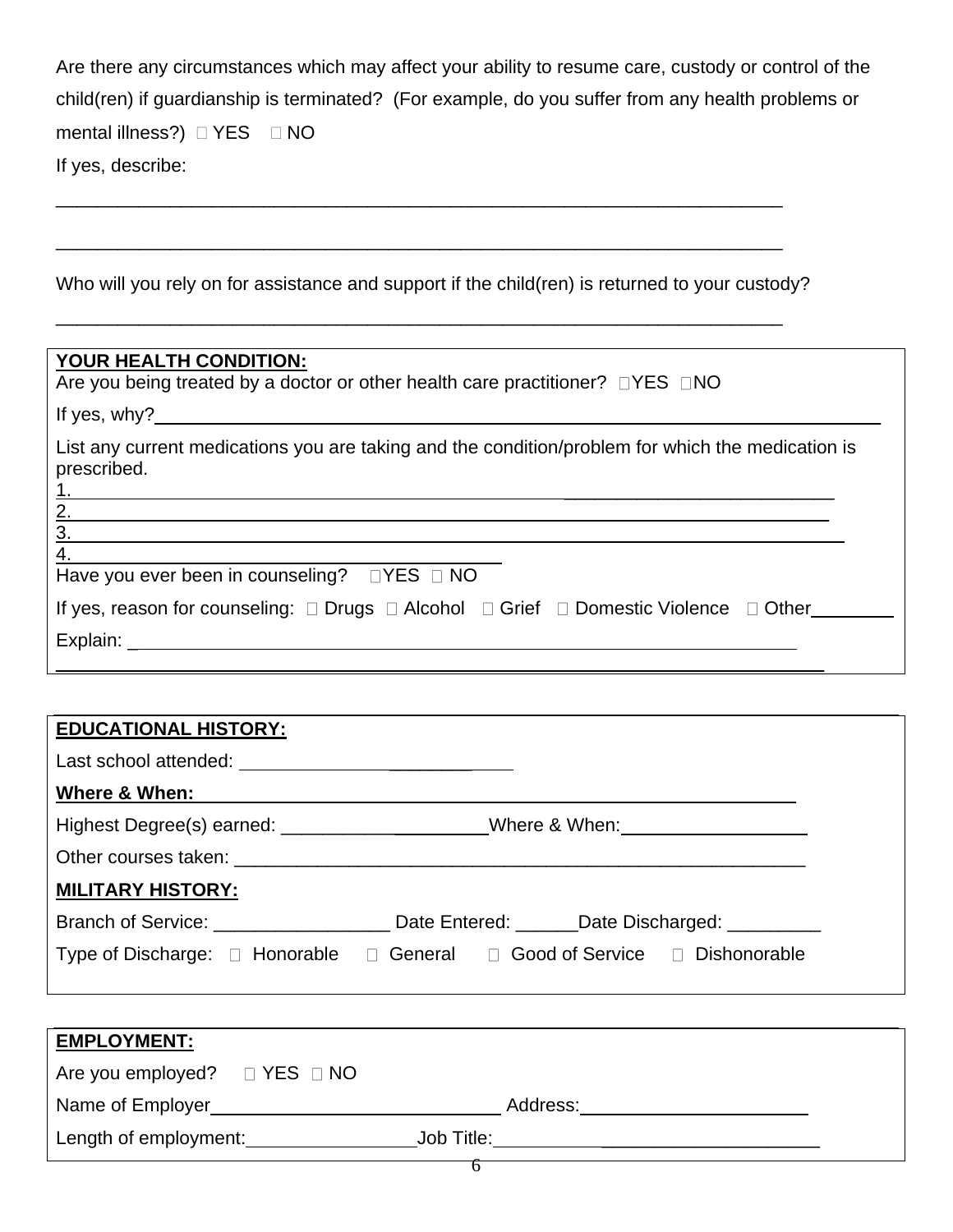Responsibilities/duties:

Are you retired or have you been at your current employment for less than five years?  $\Box$  YES  $\Box$  NO If yes, please list your work history for the past five years:

| Name of Employer | Employed From        |  |
|------------------|----------------------|--|
| Name of Employer | <b>Employed From</b> |  |
| Name of Employer | <b>Employed From</b> |  |

|                                                                                                                                                                                                                                                                               | <b>Amount</b>             | <b>Expenses:</b> |                                    | <b>Amount</b>  |
|-------------------------------------------------------------------------------------------------------------------------------------------------------------------------------------------------------------------------------------------------------------------------------|---------------------------|------------------|------------------------------------|----------------|
| Monthly take-home pay                                                                                                                                                                                                                                                         | $\mathbb{S}$              | Rent/Mortgage:   |                                    | \$             |
| Other monthly income:                                                                                                                                                                                                                                                         |                           |                  | Credit Card/other monthly payments |                |
| Welfare                                                                                                                                                                                                                                                                       | $\boldsymbol{\mathsf{S}}$ | Food:            |                                    | \$             |
| SSI                                                                                                                                                                                                                                                                           | $\mathfrak{L}$            | Clothing:        |                                    | $\mathbb S$    |
| Unemployment                                                                                                                                                                                                                                                                  | $\mathfrak{S}$            | Medical:         |                                    | $\mathfrak{S}$ |
| Spousal/Child Support \$                                                                                                                                                                                                                                                      |                           |                  | Transportation:                    | \$             |
| Other                                                                                                                                                                                                                                                                         | $\mathfrak{L}$            | Childcare:       |                                    | $\mathbb S$    |
| Total Monthly Income: \$ __________________                                                                                                                                                                                                                                   |                           |                  | Total Monthly Expenses: \$         |                |
| Does anyone else contribute money to the household?<br><u> </u><br><u> </u><br><br>DYES<br><br><br><u> </u>                                                                                                                                                                   |                           |                  |                                    |                |
|                                                                                                                                                                                                                                                                               |                           |                  |                                    |                |
| Does anyone else contribute money for the support of the child(ren)? $\Box$ YES $\Box$ NO                                                                                                                                                                                     |                           |                  |                                    |                |
|                                                                                                                                                                                                                                                                               |                           |                  |                                    |                |
| <b>Your financial Resources</b><br>Checking Accounts Balance \$<br>Savings Accounts  Balance \$<br>Other Investments Value \$<br>Are you financially able to support the child(ren)? $\square$ YES<br>If your expenses are greater than your income, how will you make up the |                           |                  | $\Box$ NO                          |                |
| difference?                                                                                                                                                                                                                                                                   |                           |                  |                                    |                |
| Have you applied for or, are you already receiving benefits for this child?<br>$\Box$                                                                                                                                                                                         | <b>YES</b>                | <b>NO</b>        |                                    |                |
| Welfare                                                                                                                                                                                                                                                                       | $\Box$                    | $\Box$           | Amount \$                          |                |
| <b>Social Security</b>                                                                                                                                                                                                                                                        |                           | $\Box$           |                                    |                |
| Medi-Cal                                                                                                                                                                                                                                                                      |                           |                  | Amount \$_________________         |                |
|                                                                                                                                                                                                                                                                               |                           | $\Box$           | Amount \$                          |                |
| <b>Child Support</b>                                                                                                                                                                                                                                                          |                           |                  |                                    |                |
| Is someone else, such as the guardian, receiving the above benefits for the child(ren)?<br><b>OUNKNOWN</b>                                                                                                                                                                    | <b>D</b> YES              | $\Box$ NO        |                                    |                |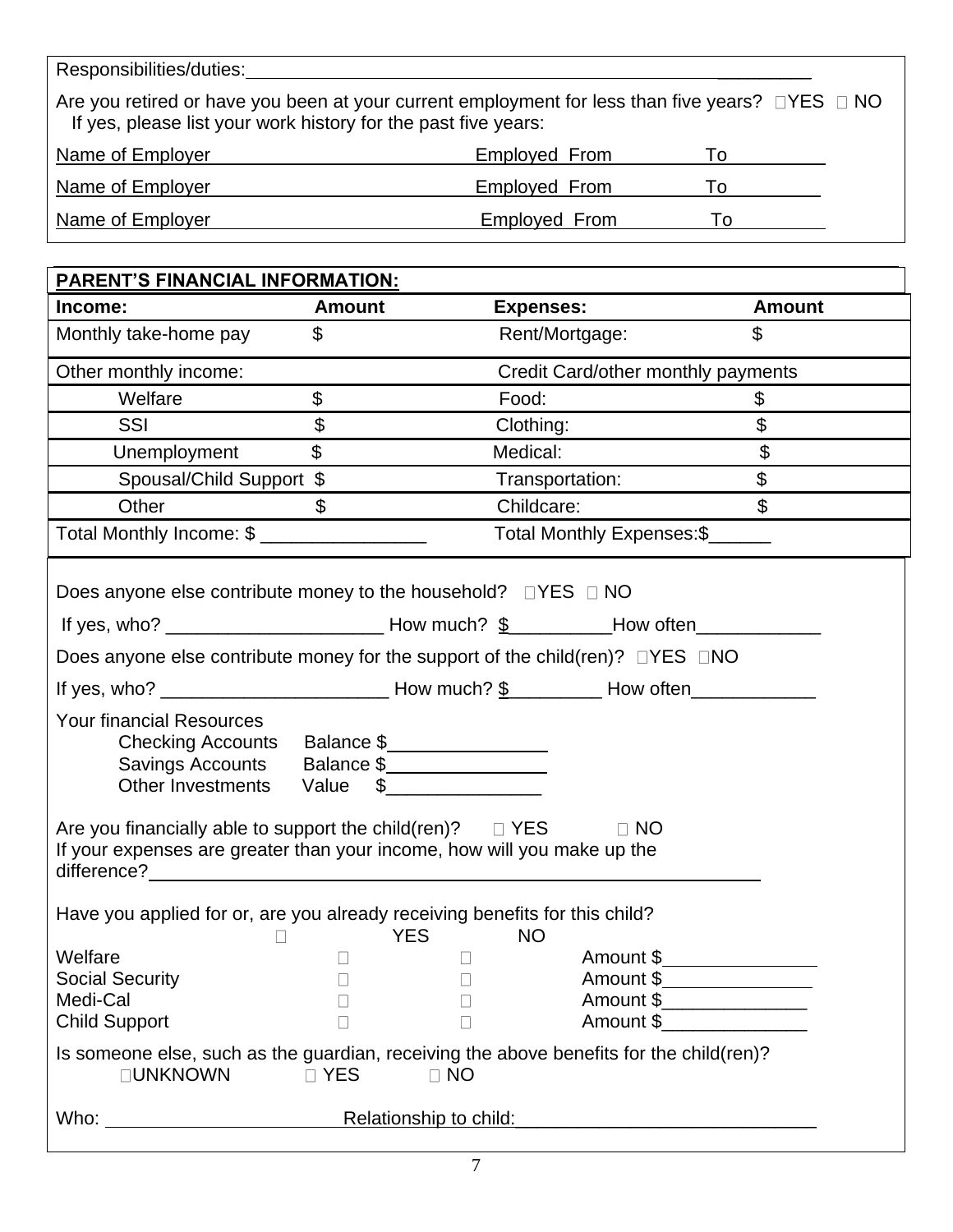| <b>REFERENCES:</b>                                                                                                                                                                                                                                                            |                                  |                  |  |  |  |
|-------------------------------------------------------------------------------------------------------------------------------------------------------------------------------------------------------------------------------------------------------------------------------|----------------------------------|------------------|--|--|--|
| Please list three references who have known you at least five years and who are friends, NOT<br>relatives. Give complete name, complete address, including zip codes and daytime phone<br>numbers. Please notify them that we will be contacting them by letter or telephone. |                                  |                  |  |  |  |
| <b>PRINT NAME</b>                                                                                                                                                                                                                                                             | STREET ADDRESS, CITY AND ZIPCODE | <b>DAYTIME</b>   |  |  |  |
|                                                                                                                                                                                                                                                                               |                                  | <b>TELEPHONE</b> |  |  |  |
|                                                                                                                                                                                                                                                                               |                                  |                  |  |  |  |
| 2.                                                                                                                                                                                                                                                                            |                                  |                  |  |  |  |
| 3.                                                                                                                                                                                                                                                                            |                                  |                  |  |  |  |
| If you cannot provide 3 non-relative references, please explain:                                                                                                                                                                                                              |                                  |                  |  |  |  |

# **SECTION III**

\*\*\*\*\*\*\*\*\*\*\*\*\*\*\*\*\*\*\*\*\*\*\*\*\*\*\*\*\*\*\*\*\*\*\*\*\*\*\*\*\*\*\*\*\*\*\*\*\*\*\*\*\*\*\*\*\*\*\*\*\*\*\*\*\*\*\*\*\*\*\*\*\*\*\*\*\*\*\*\*\*\*\*\*\*\*\*\*\*\*\*\*\*\*\*\*\*\*\*\*\*\*\*\*\*\*\*\*\*\*\*\*\*\*\*

| <b>DESCRIBE YOUR HOME:</b><br>□Single family home □ Apartment No. of bedrooms ______ No. of bathrooms ______                                                                                                                         |              |  |                               |                                                   |                               |
|--------------------------------------------------------------------------------------------------------------------------------------------------------------------------------------------------------------------------------------|--------------|--|-------------------------------|---------------------------------------------------|-------------------------------|
|                                                                                                                                                                                                                                      |              |  |                               |                                                   |                               |
| Will ward have own room $\Box$ YES $\Box$ NO.                                                                                                                                                                                        |              |  |                               |                                                   |                               |
|                                                                                                                                                                                                                                      |              |  |                               |                                                   |                               |
| Do you have any guns or other weapons stored on the property? $\Box$ YES $\Box$ NO                                                                                                                                                   |              |  |                               |                                                   |                               |
|                                                                                                                                                                                                                                      |              |  |                               |                                                   |                               |
|                                                                                                                                                                                                                                      |              |  |                               |                                                   |                               |
| Is there a swimming pool or hot tub? $\Box$ YES $\Box$ NO Is it fenced? $\Box$ YES $\Box$ NO                                                                                                                                         |              |  |                               |                                                   |                               |
| Pets in the home: <u>contract the set of the set of the set of the set of the set of the set of the set of the set of the set of the set of the set of the set of the set of the set of the set of the set of the set of the set</u> |              |  |                               |                                                   |                               |
|                                                                                                                                                                                                                                      |              |  |                               |                                                   |                               |
| <b>OTHER CHILDREN IN THE HOME: (under 18 years of age)</b>                                                                                                                                                                           |              |  |                               |                                                   |                               |
| <b>Name</b>                                                                                                                                                                                                                          |              |  | Birth date   School Attending |                                                   | <b>S</b> Relation to guardian |
|                                                                                                                                                                                                                                      |              |  |                               |                                                   |                               |
|                                                                                                                                                                                                                                      |              |  |                               |                                                   |                               |
|                                                                                                                                                                                                                                      |              |  |                               |                                                   |                               |
|                                                                                                                                                                                                                                      |              |  |                               |                                                   |                               |
| <b>OTHER ADULTS IN THE HOME: (18 and over)</b>                                                                                                                                                                                       |              |  |                               |                                                   |                               |
| Name                                                                                                                                                                                                                                 | <b>Birth</b> |  |                               | Social Security #   Employer/school   Relation to |                               |
|                                                                                                                                                                                                                                      | date         |  |                               |                                                   | guardian                      |
|                                                                                                                                                                                                                                      |              |  |                               |                                                   |                               |
|                                                                                                                                                                                                                                      |              |  |                               |                                                   |                               |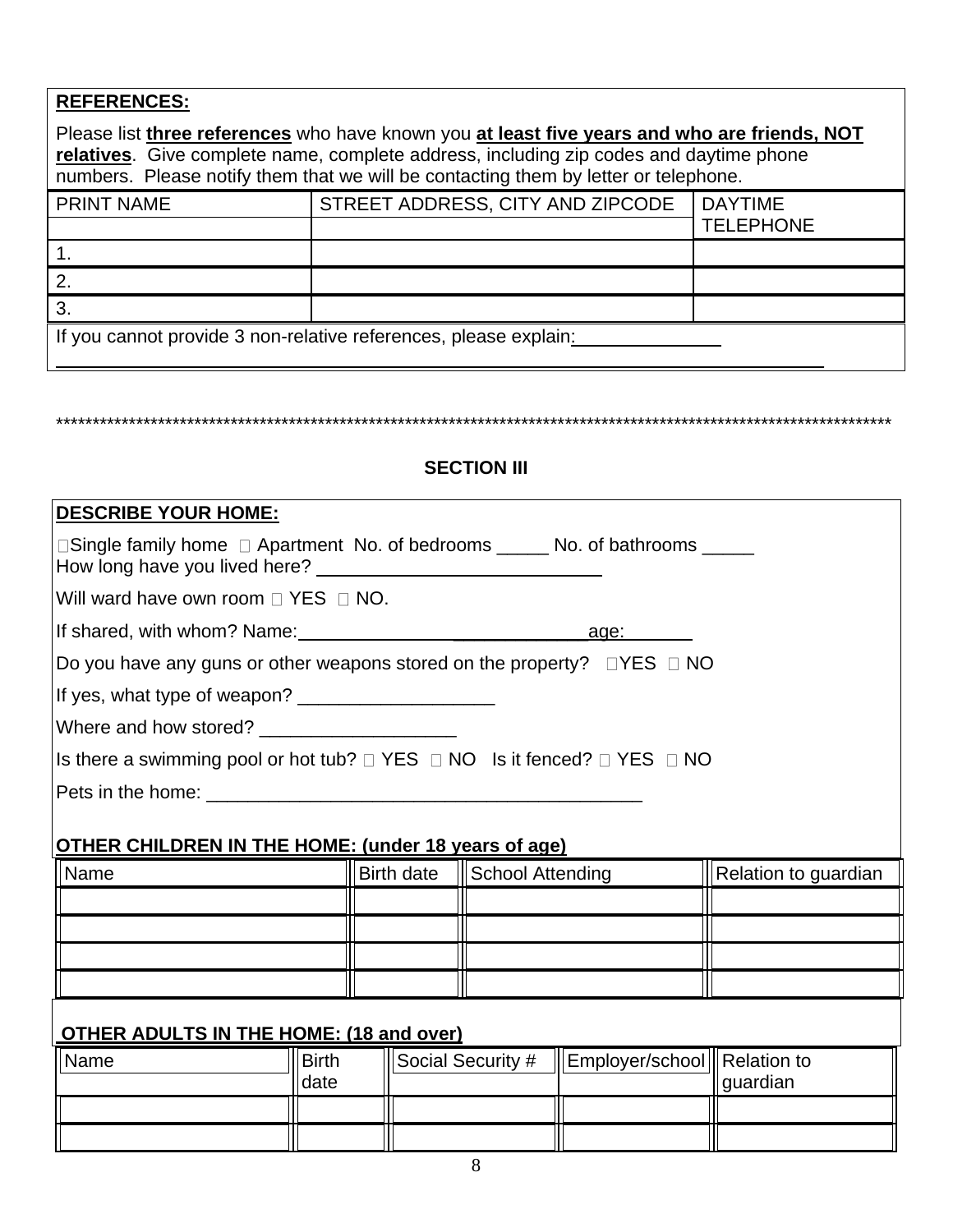| Does any adult in the home have any problem that could affect the minor, for example, child<br>abuse/molest, criminal background, violent behavior, alcohol or drug problem?<br>I □ NO □ YES<br>Explain |  |
|---------------------------------------------------------------------------------------------------------------------------------------------------------------------------------------------------------|--|
| Have the police ever been to your home? $\Box$ YES $\Box$ NO<br>If yes, when and why?                                                                                                                   |  |
| Does anyone object to the guardianship? $\Box$ YES $\Box$ NO If yes, who?                                                                                                                               |  |

# **SECTION IV**

\*\*\*\*\*\*\*\*\*\*\*\*\*\*\*\*\*\*\*\*\*\*\*\*\*\*\*\*\*\*\*\*\*\*\*\*\*\*\*\*\*\*\*\*\*\*\*\*\*\*\*\*\*\*\*\*\*\*\*\*\*\*\*\*\*\*\*\*\*\*\*\*\*\*\*\*\*\*\*\*\*\*\*\*\*\*\*\*\*\*\*\*\*\*\*\*\*\*\*\*\*\*\*\*\*\*\*\*\*\*\*\*\*\*

| INFORMATION ABOUT THE CHILD OR CHILDREN SUBJECT TO THE GUARDIANSHIP:                                 |     |            |                                 |                   |  |
|------------------------------------------------------------------------------------------------------|-----|------------|---------------------------------|-------------------|--|
| Name                                                                                                 | Sex |            | Date of Birth    Place of Birth | Social Security # |  |
|                                                                                                      |     |            |                                 |                   |  |
|                                                                                                      |     |            |                                 |                   |  |
|                                                                                                      |     |            |                                 |                   |  |
|                                                                                                      |     |            |                                 |                   |  |
| □ More listed on separate sheet                                                                      |     |            |                                 |                   |  |
| 1. Has the child been involved with the Juvenile Court? $\Box$ YES $\Box$ NO $\Box$ DON'T KNOW       |     |            |                                 |                   |  |
| Dates: _______________________________Case Number: _____________________________                     |     |            |                                 |                   |  |
| Where did the proceeding take place? (County)_________________________(State) _______                |     |            |                                 |                   |  |
| 2. Does the child have a Social Worker?<br>$\Box$ YES $\Box$ NO $\Box$ DON'T KNOW                    |     |            |                                 |                   |  |
| If, yes, who is the Social Worker? _________________________________Telephone ______________________ |     |            |                                 |                   |  |
| 3. Is there a custody or visitation order for the child(ren)? $\Box$ YES $\Box$ NO $\Box$ DON'T KNOW |     |            |                                 |                   |  |
|                                                                                                      |     |            |                                 |                   |  |
| Where did the proceeding take place? (County)_________________________(State) _______                |     |            |                                 |                   |  |
| 5. Has the child(ren) been subjected to abuse, neglect, or abandonment?                              |     |            |                                 |                   |  |
| <b>DYES DNO DON'T KNOW</b>                                                                           |     |            |                                 |                   |  |
|                                                                                                      |     |            |                                 |                   |  |
| 6. Does the child have siblings (brothers and sisters)? $\square$ YES $\square$ NO                   |     |            |                                 |                   |  |
| Please provide names and ages of the siblings and the person with whom they live:                    |     |            |                                 |                   |  |
|                                                                                                      |     |            |                                 |                   |  |
| <b>NAME OF SIBLING</b>                                                                               |     | <b>AGE</b> | WITH WHOM THEY LIVE             |                   |  |
|                                                                                                      |     |            |                                 |                   |  |
|                                                                                                      |     |            |                                 |                   |  |
|                                                                                                      |     |            |                                 |                   |  |
|                                                                                                      |     |            |                                 |                   |  |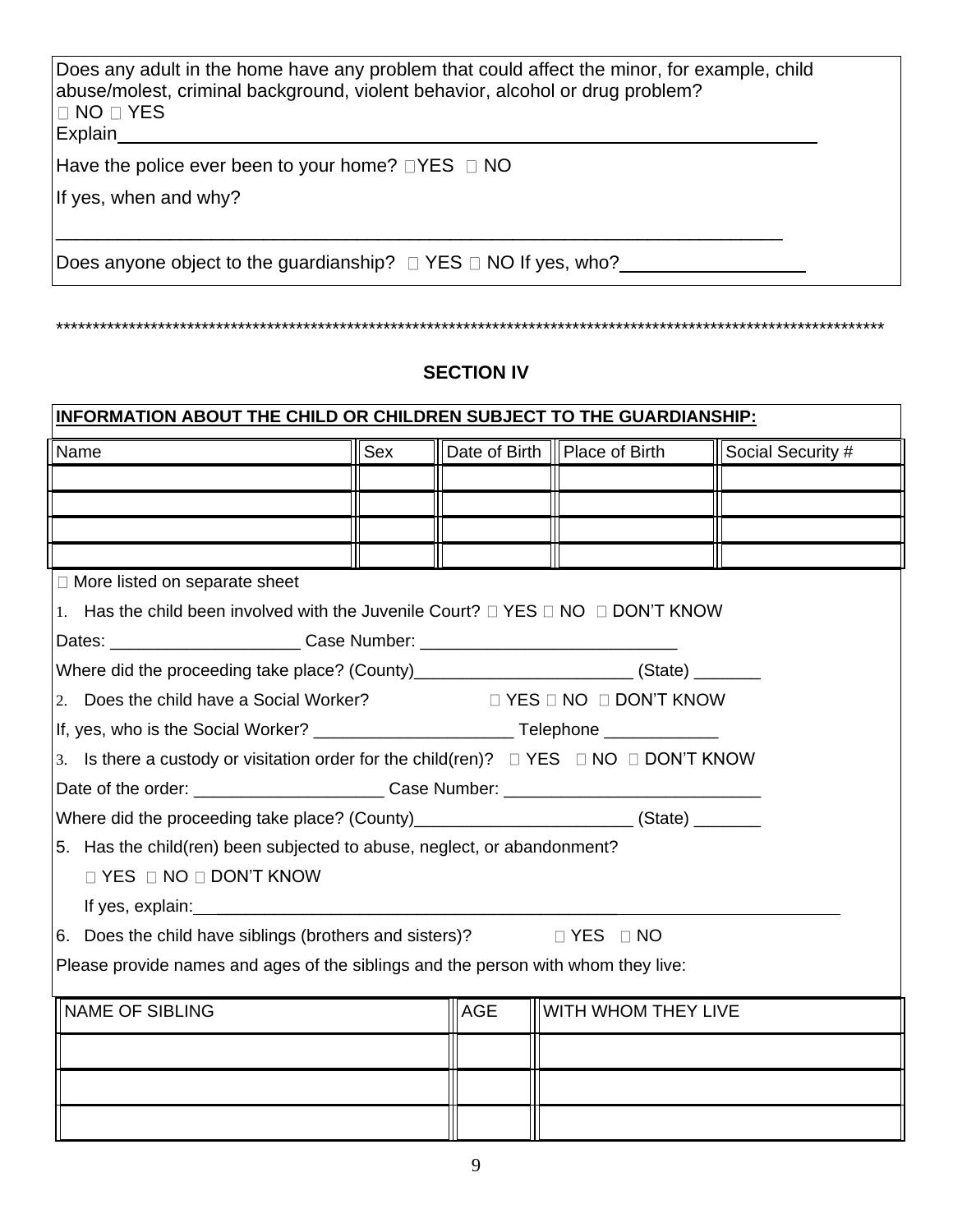| 9. Does the child visit his/her brothers and/or sisters? $\Box$ YES $\Box$ NO How often?                                                                                                                                             |  |  |  |  |  |  |
|--------------------------------------------------------------------------------------------------------------------------------------------------------------------------------------------------------------------------------------|--|--|--|--|--|--|
| 10. Is there any specific religious or cultural heritage, such as Native American ancestry, that would affect the                                                                                                                    |  |  |  |  |  |  |
|                                                                                                                                                                                                                                      |  |  |  |  |  |  |
| 11. Does the family have Native American ancestry or receive any medical or other services/benefits from a                                                                                                                           |  |  |  |  |  |  |
| tribe? YES □ NO □ UNKNOWN □                                                                                                                                                                                                          |  |  |  |  |  |  |
|                                                                                                                                                                                                                                      |  |  |  |  |  |  |
|                                                                                                                                                                                                                                      |  |  |  |  |  |  |
| <b>SCHOOL AND/OR DAY CARE:</b><br>(Please contact the child/ren's school or daycare and tell them that we will be contacting them.<br>Please attach a copy of the child's most recent report card to this questionnaire).            |  |  |  |  |  |  |
|                                                                                                                                                                                                                                      |  |  |  |  |  |  |
|                                                                                                                                                                                                                                      |  |  |  |  |  |  |
| Teacher's Name <b>contract the contract of the contract of the contract of the contract of the contract of the contract of the contract of the contract of the contract of the contract of the contract of the contract of the c</b> |  |  |  |  |  |  |
|                                                                                                                                                                                                                                      |  |  |  |  |  |  |
| How is the child doing in school? (Attach copy of recent report card) ______________________________                                                                                                                                 |  |  |  |  |  |  |
| Does the child have any problems with teachers or other children in school? If so, please explain.                                                                                                                                   |  |  |  |  |  |  |
| What school and non-school activities does the child participate in (sports, scouting, dance, Little League,<br>martial arts, music, etc.)? _____<br><u> 1980 - Andrea Andrew Maria (h. 1980).</u>                                   |  |  |  |  |  |  |
| Does the child have any special educational needs? $\Box$ YES $\Box$ NO                                                                                                                                                              |  |  |  |  |  |  |
| Is the child receiving Special Education/Resource Services?  I YES  I NO                                                                                                                                                             |  |  |  |  |  |  |
| Is the child receiving services through the Regional Center? □ YES □ NO                                                                                                                                                              |  |  |  |  |  |  |
| Case Manager:<br>Telephone: Telephone:                                                                                                                                                                                               |  |  |  |  |  |  |
|                                                                                                                                                                                                                                      |  |  |  |  |  |  |
|                                                                                                                                                                                                                                      |  |  |  |  |  |  |
| <b>MEDICAL/HEALTH CARE:</b><br>(Please attach a copy of the child's immunization record).                                                                                                                                            |  |  |  |  |  |  |
|                                                                                                                                                                                                                                      |  |  |  |  |  |  |
|                                                                                                                                                                                                                                      |  |  |  |  |  |  |
|                                                                                                                                                                                                                                      |  |  |  |  |  |  |
|                                                                                                                                                                                                                                      |  |  |  |  |  |  |
| Medical Insurance Provider: ___________________________________ Medical Number:<br>Date of last medical appointment: Reason for visit:                                                                                               |  |  |  |  |  |  |
| Date of last dental appointment: <u>container and a</u><br>Reason for visit:<br><u>Reason for visit:</u>                                                                                                                             |  |  |  |  |  |  |
|                                                                                                                                                                                                                                      |  |  |  |  |  |  |